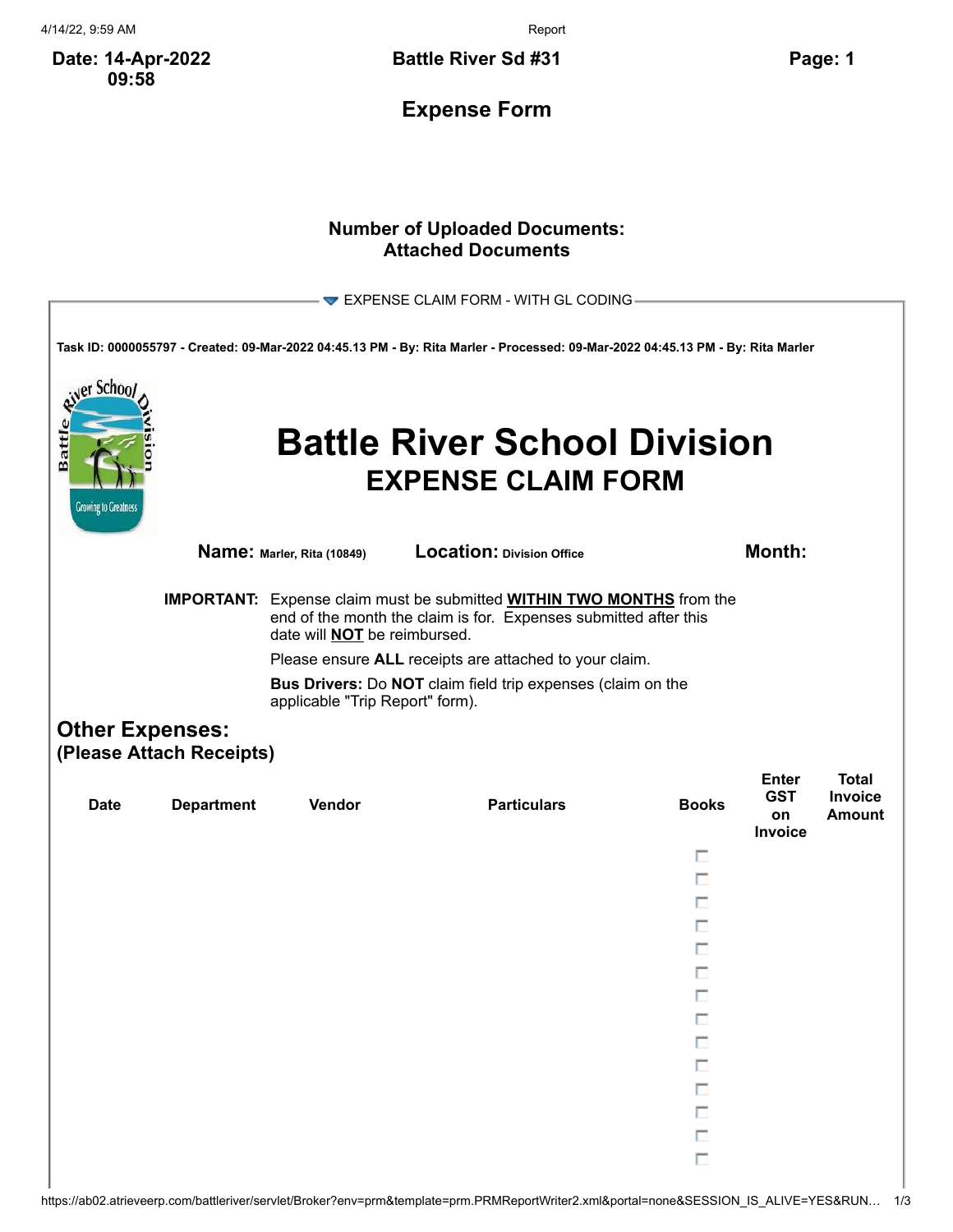г

## **REGULAR BUSINESS EXPENSES**

**Mileage and Meal Information:**

\*Check this box if your mileage claim for the calendar year **exceeds 5,000 KMS**

| <b>Date</b><br>(YYYYMMDD) | <b>Purpose</b>       | From/To<br><b>Destination</b>                           |   | Km's<br>Round<br><b>Trip</b> | One<br><b>Way</b><br>Only | <b>Total</b><br><b>KMs</b> | <b>Total</b><br><b>Mileage</b><br><b>Expense</b> | <b>Breakfast</b>            | Lunch                     | <b>Dinner</b>     |
|---------------------------|----------------------|---------------------------------------------------------|---|------------------------------|---------------------------|----------------------------|--------------------------------------------------|-----------------------------|---------------------------|-------------------|
| 09-Mar-2022               | <b>School visits</b> | <b>Camrose to Killam</b>                                | D | 146                          | П                         | 146.00                     | 84.68                                            | $\Box$ 11.00                | $\Box$ 15.00              | $\Box$ 23.50      |
|                           |                      |                                                         | ø |                              | П                         | 0.00                       | 0.00                                             | П                           | П                         | п                 |
|                           |                      |                                                         | ø |                              | п                         | 0.00                       | 0.00                                             | п                           | п                         | $\Box$            |
|                           |                      |                                                         | ø |                              | п                         | 0.00                       | 0.00                                             | П                           | П                         | П                 |
|                           |                      |                                                         | ø |                              | $\Box$                    | 0.00                       | 0.00                                             | П                           | П                         | П                 |
|                           |                      |                                                         | ø |                              | п                         | 0.00                       | 0.00                                             | П                           | П                         | П                 |
|                           |                      |                                                         | ø |                              | П                         | 0.00                       | 0.00                                             | П                           | П                         | $\Box$            |
|                           |                      |                                                         | ø |                              | п                         | 0.00                       | 0.00                                             | П                           | П                         | П                 |
|                           |                      |                                                         | ø |                              | П                         | 0.00                       | 0.00                                             | П                           | п                         | П                 |
|                           |                      |                                                         | ø |                              | п                         | 0.00                       | 0.00                                             | П                           | П                         | П                 |
|                           |                      |                                                         | ø |                              | П                         | 0.00                       | 0.00                                             | П                           | П                         | $\Box$            |
|                           |                      |                                                         | ø |                              | п                         | 0.00                       | 0.00                                             | П                           | П                         | П                 |
|                           |                      |                                                         | ø |                              | П                         | 0.00                       | 0.00                                             | П                           | п                         | П                 |
|                           |                      |                                                         | ø |                              | п                         | 0.00                       | 0.00                                             | П                           | П                         | П                 |
|                           |                      |                                                         | ø |                              | П                         | 0.00                       | 0.00                                             | П                           | П                         | $\Box$            |
|                           |                      |                                                         | ø |                              | п                         | 0.00                       | 0.00                                             | П                           | П                         | П                 |
|                           |                      |                                                         | ø |                              | П                         | 0.00                       | 0.00                                             | П                           | п                         | П                 |
|                           |                      |                                                         | ø |                              | п                         | 0.00                       | 0.00                                             | П                           | П                         | П                 |
|                           |                      |                                                         | ø |                              | $\Box$                    | 0.00                       | 0.00                                             | П                           | п                         | $\Box$            |
|                           |                      |                                                         | ø |                              | П                         | 0.00                       | 0.00                                             | п                           | П                         | П                 |
|                           |                      |                                                         |   |                              | <b>Subtotals</b>          | 146.00                     | 84.68                                            | 0.00                        | 0.00                      | 0.00              |
|                           |                      |                                                         |   | <b>Totals</b>                |                           |                            |                                                  |                             |                           |                   |
|                           |                      | For Office Use Only:                                    |   |                              |                           |                            |                                                  |                             | Total Mileage 84.68       |                   |
|                           |                      | <b>Total Subsistence</b><br><b>GST Auto Calculation</b> |   | 4.03                         |                           |                            |                                                  |                             | Total Subsistence 0.00    |                   |
|                           |                      | <b>Total Other Expense</b><br><b>GST Entered</b>        |   | 0.00                         |                           |                            |                                                  |                             | Total Other Expenses 0.00 |                   |
|                           |                      | <b>Grand Total GST</b>                                  |   | 4.03                         |                           |                            |                                                  |                             | Total Claim 84.68         |                   |
| <b>GL Account Number</b>  |                      | <b>Taxes Included</b>                                   |   |                              | Amount                    |                            | <b>Tax Code</b>                                  |                             |                           | <b>Tax Amount</b> |
| 1404400000101             |                      | ᢦ                                                       |   |                              | 84.68                     |                            | ${\mathsf G}$                                    |                             |                           | 4.03              |
|                           |                      |                                                         |   |                              |                           |                            |                                                  | <b>Total Without Taxes:</b> |                           | 80.65             |
|                           |                      |                                                         |   |                              |                           |                            |                                                  | <b>Tax Total:</b>           |                           | 4.03              |
|                           |                      |                                                         |   |                              |                           |                            |                                                  | <b>Total With Taxes:</b>    |                           | 84.68             |
|                           |                      | <b>Comments:</b>                                        |   |                              |                           |                            |                                                  |                             |                           |                   |